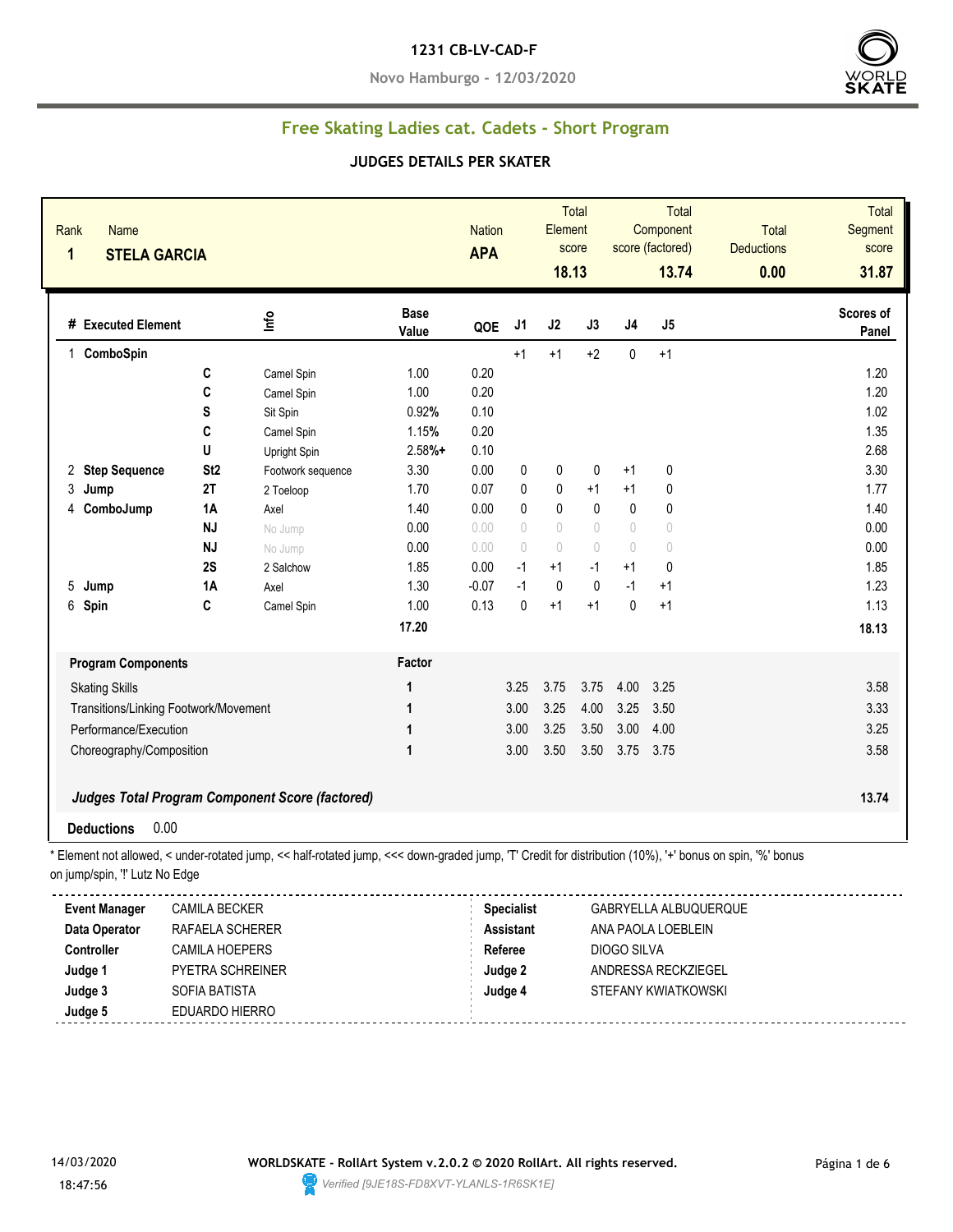### **JUDGES DETAILS PER SKATER**

| Rank<br><b>Name</b><br>$\overline{2}$<br><b>FERNANDA BORTOLUZZI</b> |                 |                                                        |                      | <b>Nation</b><br><b>CPS</b> |              | Element<br>13.76                 | <b>Total</b><br>score |              | <b>Total</b><br>Component<br>score (factored)<br>12.75 | <b>Total</b><br><b>Deductions</b><br>0.00 | <b>Total</b><br>Segment<br>score<br>26.51 |
|---------------------------------------------------------------------|-----------------|--------------------------------------------------------|----------------------|-----------------------------|--------------|----------------------------------|-----------------------|--------------|--------------------------------------------------------|-------------------------------------------|-------------------------------------------|
| # Executed Element                                                  |                 | Info                                                   | <b>Base</b><br>Value | QOE                         | J1           | J2                               | J3                    | J4           | J5                                                     |                                           | Scores of<br>Panel                        |
| Jump<br>1                                                           | 2Lo             | 2 Loop                                                 | 2.20                 | 0.00                        | $\mathbf{0}$ | $+1$                             | $\mathbf{0}$          | $\mathbf{0}$ | $-1$                                                   |                                           | 2.20                                      |
| $\overline{c}$<br>ComboJump                                         | 2F              | 2 Flip                                                 | 2.28                 | $-0.27$                     | $-1$         | $-1$                             | $-2$                  | $-2$         | $\pmb{0}$                                              |                                           | 2.01                                      |
|                                                                     | <b>NJ</b>       | No Jump                                                | 0.00                 | 0.00                        | $\bigcap$    | $\begin{array}{c} \n\end{array}$ | $\bigcap$             | $\sqrt{ }$   | $\begin{array}{c} \n\end{array}$                       |                                           | 0.00                                      |
|                                                                     | <b>NJ</b>       | No Jump                                                | 0.00                 | 0.00                        | $\bigcap$    | $\sqrt{2}$                       | $\bigcap$             | $\bigcap$    | $\sqrt{ }$                                             |                                           | 0.00                                      |
|                                                                     | 2S              | 2 Salchow                                              | 1.85                 | $-0.07$                     | 0            | 0                                | $-1$                  | 0            | $-1$                                                   |                                           | 1.78                                      |
| 3<br>Spin                                                           | <b>NLHee</b>    | Heel Spin No Level                                     | 0.00                 | 0.00                        | $-2$         | $-1$                             | $-2$                  | $-2$         | $-1$                                                   |                                           | 0.00                                      |
| <b>Step Sequence</b><br>4                                           | St <sub>2</sub> | Footwork sequence                                      | 3.30                 | 0.00                        | 0            | $\mathbf{0}$                     | $+1$                  | 0            | $\mathbf{0}$                                           |                                           | 3.30                                      |
| 5<br>Jump                                                           | 1A              | Axel                                                   | 1.30                 | $-0.07$                     | 0            | $+1$                             | $\mathbf{0}$          | $-2$         | $-1$                                                   |                                           | 1.23                                      |
| 6<br>ComboSpin                                                      |                 |                                                        |                      |                             | $\Omega$     | $+1$                             | $+1$                  | $\mathbf{0}$ | 0                                                      |                                           |                                           |
|                                                                     | C               | Camel Spin                                             | 1.00                 | 0.07                        |              |                                  |                       |              |                                                        |                                           | 1.07                                      |
|                                                                     | S               | Sit Spin                                               | 0.92%                | 0.03                        |              |                                  |                       |              |                                                        |                                           | 0.95                                      |
|                                                                     | C               | Camel Spin                                             | 1.15%                | 0.07                        |              |                                  |                       |              |                                                        |                                           | 1.22                                      |
|                                                                     |                 |                                                        | 14.00                |                             |              |                                  |                       |              |                                                        |                                           | 13.76                                     |
| <b>Program Components</b>                                           |                 |                                                        | Factor               |                             |              |                                  |                       |              |                                                        |                                           |                                           |
| <b>Skating Skills</b>                                               |                 |                                                        | 1                    |                             | 3.25         | 3.50                             | 3.50                  | 2.75         | 3.00                                                   |                                           | 3.25                                      |
| Transitions/Linking Footwork/Movement                               |                 |                                                        | 1                    |                             | 3.25         | 3.00                             | 3.50                  | 3.00         | 3.25                                                   |                                           | 3.17                                      |
| Performance/Execution                                               |                 |                                                        | 1                    |                             | 3.00         | 3.00                             | 3.75                  | 2.75         | 3.25                                                   |                                           | 3.08                                      |
| Choreography/Composition                                            |                 |                                                        | 1                    |                             | 3.00         | 3.00                             | 3.50                  | 3.25         | 3.50                                                   |                                           | 3.25                                      |
|                                                                     |                 | <b>Judges Total Program Component Score (factored)</b> |                      |                             |              |                                  |                       |              |                                                        |                                           | 12.75                                     |
| 0.00<br><b>Deductions</b>                                           |                 |                                                        |                      |                             |              |                                  |                       |              |                                                        |                                           |                                           |

\* Element not allowed, < under-rotated jump, << half-rotated jump, <<< down-graded jump, 'T' Credit for distribution (10%), '+' bonus on spin, '%' bonus on jump/spin, '!' Lutz No Edge

| <b>Event Manager</b> | CAMILA BECKER           | <b>Specialist</b> | GABRYELLA ALBUQUERQUE |
|----------------------|-------------------------|-------------------|-----------------------|
| Data Operator        | RAFAELA SCHERER         | <b>Assistant</b>  | ANA PAOLA LOEBLEIN    |
| Controller           | CAMILA HOEPERS          | Referee           | DIOGO SILVA           |
| Judge 1              | <b>PYETRA SCHREINER</b> | Judge 2           | ANDRESSA RECKZIEGEL   |
| Judge 3              | SOFIA BATISTA           | Judge 4           | STEFANY KWIATKOWSKI   |
| Judge 5              | EDUARDO HIERRO          |                   |                       |

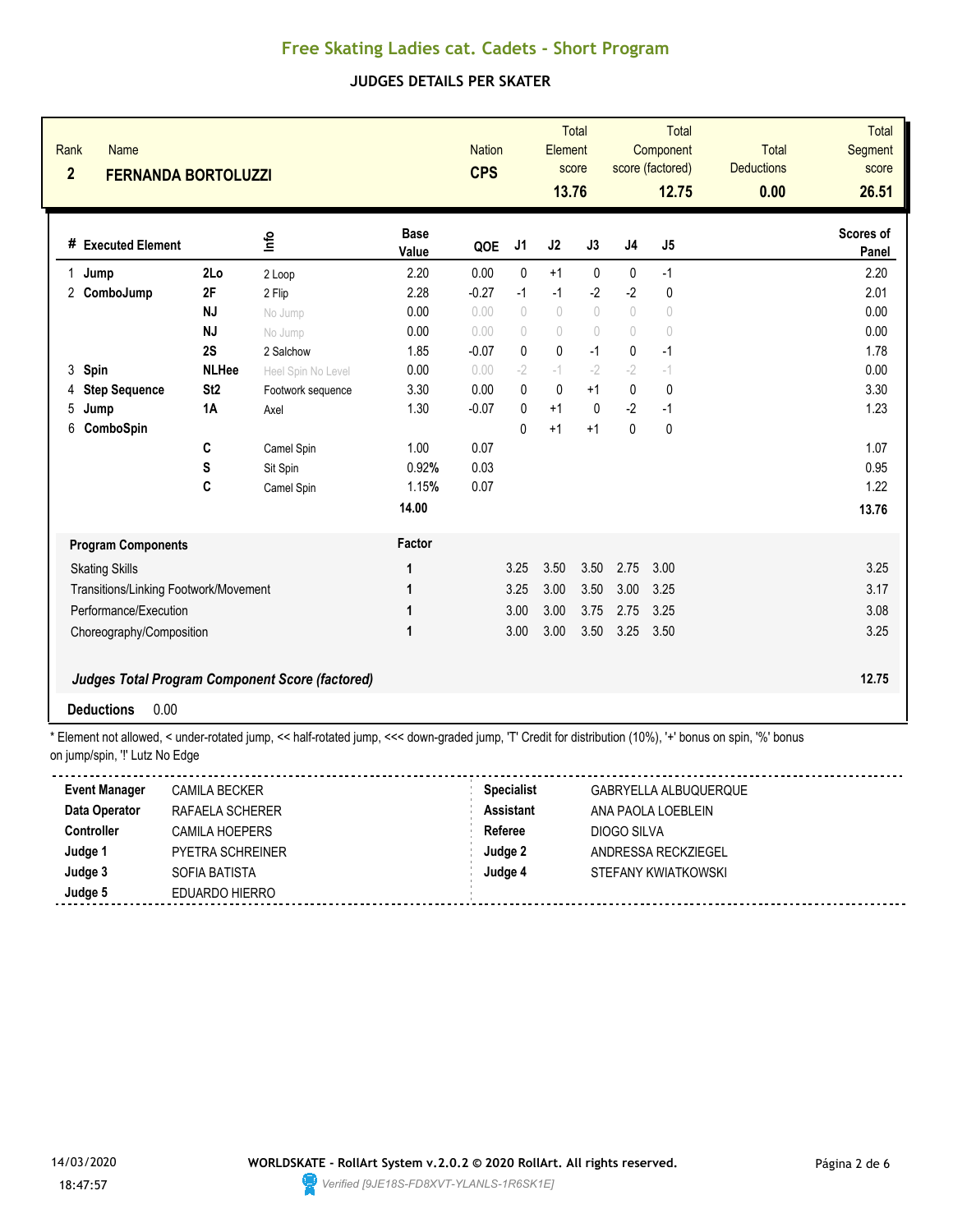### **JUDGES DETAILS PER SKATER**

| Rank<br><b>Name</b><br>$\overline{\mathbf{3}}$<br><b>LUISA DA SILVA DUARTE</b>                                                                                                            |                 |                   |                      | <b>Nation</b><br><b>GPP</b> |                 | Element<br>12.25                 | <b>Total</b><br>score            |              | <b>Total</b><br>Component<br>score (factored)<br>11.50 | Total<br><b>Deductions</b><br>$-1.00$ | <b>Total</b><br>Segment<br>score<br>22.75 |
|-------------------------------------------------------------------------------------------------------------------------------------------------------------------------------------------|-----------------|-------------------|----------------------|-----------------------------|-----------------|----------------------------------|----------------------------------|--------------|--------------------------------------------------------|---------------------------------------|-------------------------------------------|
| # Executed Element                                                                                                                                                                        |                 | <u>lafo</u>       | <b>Base</b><br>Value | QOE                         | J1              | J2                               | J3                               | J4           | J5                                                     |                                       | Scores of<br>Panel                        |
| Spin<br>1                                                                                                                                                                                 | $\mathbf C$     | Camel Spin        | 1.20%                | 0.00                        | 0               | $+1$                             | $\mathbf 0$                      | 0            | $\pmb{0}$                                              |                                       | 1.20                                      |
| 2<br>Jump                                                                                                                                                                                 | <b>1A</b>       | Axel              | 1.30                 | 0.20                        | $+1$            | $+1$                             | $+1$                             | $+1$         | 0                                                      |                                       | 1.50                                      |
| 3<br><b>Step Sequence</b>                                                                                                                                                                 | St <sub>1</sub> | Footwork sequence | 2.30                 | $-0.20$                     | $-1$            | $-1$                             | 0                                | $-1$         | 0                                                      |                                       | 2.10                                      |
| Jump<br>4                                                                                                                                                                                 | 2T              | 2 Toeloop         | 1.70                 | 0.00                        | $\mathbf{0}$    | $+1$                             | $\mathbf{0}$                     | 0            | 0                                                      |                                       | 1.70                                      |
| 5<br>ComboJump                                                                                                                                                                            | 1W              | Waltz Jump        | 0.41                 | $-0.03$                     | 0               | $-1$                             | -3                               | 0            | 0                                                      |                                       | 0.38                                      |
|                                                                                                                                                                                           | <b>NJ</b>       | No Jump           | 0.00                 | 0.00                        | $\left(\right)$ | $\sqrt{ }$                       | $\sqrt{ }$                       | 0            | $\sqrt{ }$                                             |                                       | 0.00                                      |
|                                                                                                                                                                                           | <b>NJ</b>       | No Jump           | 0.00                 | 0.00                        | $\left(\right)$ | $\begin{array}{c} \n\end{array}$ | $\begin{array}{c} \n\end{array}$ | 0            | $\bigcirc$                                             |                                       | 0.00                                      |
|                                                                                                                                                                                           | 2S <            | 2 Salchow         | 1.30                 | $-0.40$                     | $-3$            | $-3$                             | $-3$                             | $-3$         | $-3$                                                   |                                       | 0.90                                      |
| ComboSpin<br>6                                                                                                                                                                            |                 |                   |                      |                             | $\Omega$        | $+1$                             | $-1$                             | $\mathbf{0}$ | $\pmb{0}$                                              |                                       |                                           |
|                                                                                                                                                                                           | C               | Camel Spin        | 1.00                 | 0.00                        |                 |                                  |                                  |              |                                                        |                                       | 1.00                                      |
|                                                                                                                                                                                           | S               | Sit Spin          | 0.92%                | 0.00                        |                 |                                  |                                  |              |                                                        |                                       | 0.92                                      |
|                                                                                                                                                                                           | C               | Camel Spin        | 1.15%                | 0.00                        |                 |                                  |                                  |              |                                                        |                                       | 1.15                                      |
|                                                                                                                                                                                           | S               | Sit Spin          | 1.40%                | 0.00                        |                 |                                  |                                  |              |                                                        |                                       | 1.40                                      |
|                                                                                                                                                                                           |                 |                   | 12.68                |                             |                 |                                  |                                  |              |                                                        |                                       | 12.25                                     |
| <b>Program Components</b>                                                                                                                                                                 |                 |                   | Factor               |                             |                 |                                  |                                  |              |                                                        |                                       |                                           |
| <b>Skating Skills</b>                                                                                                                                                                     |                 |                   | 1                    |                             | 2.75            | 3.00                             | 2.25                             | 3.00         | 2.75                                                   |                                       | 2.83                                      |
| Transitions/Linking Footwork/Movement                                                                                                                                                     |                 |                   | 1                    |                             | 2.75            | 2.75                             | 2.75                             | 2.75         | 2.50                                                   |                                       | 2.75                                      |
| Performance/Execution                                                                                                                                                                     |                 |                   | 1                    |                             | 2.75            | 3.25                             | 2.25                             | 3.25         | 3.00                                                   |                                       | 3.00                                      |
| Choreography/Composition                                                                                                                                                                  |                 |                   | 1                    |                             | 3.00            | 3.00                             | 2.00                             | 3.25         | 2.75                                                   |                                       | 2.92                                      |
| <b>Judges Total Program Component Score (factored)</b>                                                                                                                                    |                 |                   |                      |                             |                 |                                  |                                  |              |                                                        |                                       | 11.50                                     |
| $-1.00$<br><b>Deductions</b>                                                                                                                                                              | Falls:1         |                   |                      |                             |                 |                                  |                                  |              |                                                        |                                       |                                           |
| * Element not allowed, < under-rotated jump, << half-rotated jump, <<< down-graded jump, 'T' Credit for distribution (10%), '+' bonus on spin, '%' bonus<br>on jump/spin, "! Lutz No Edge |                 |                   |                      |                             |                 |                                  |                                  |              |                                                        |                                       |                                           |

**Event Manager** CAMILA BECKER **Specialist** GABRYELLA ALBUQUERQUE **Data Operator** RAFAELA SCHERER **Assistant** ANA PAOLA LOEBLEIN **Controller** CAMILA HOEPERS **Referee** DIOGO SILVA **Judge 1** PYETRA SCHREINER **Judge 2** ANDRESSA RECKZIEGEL **Judge 3** SOFIA BATISTA **Judge 4** STEFANY KWIATKOWSKI **Judge 5** EDUARDO HIERRO 

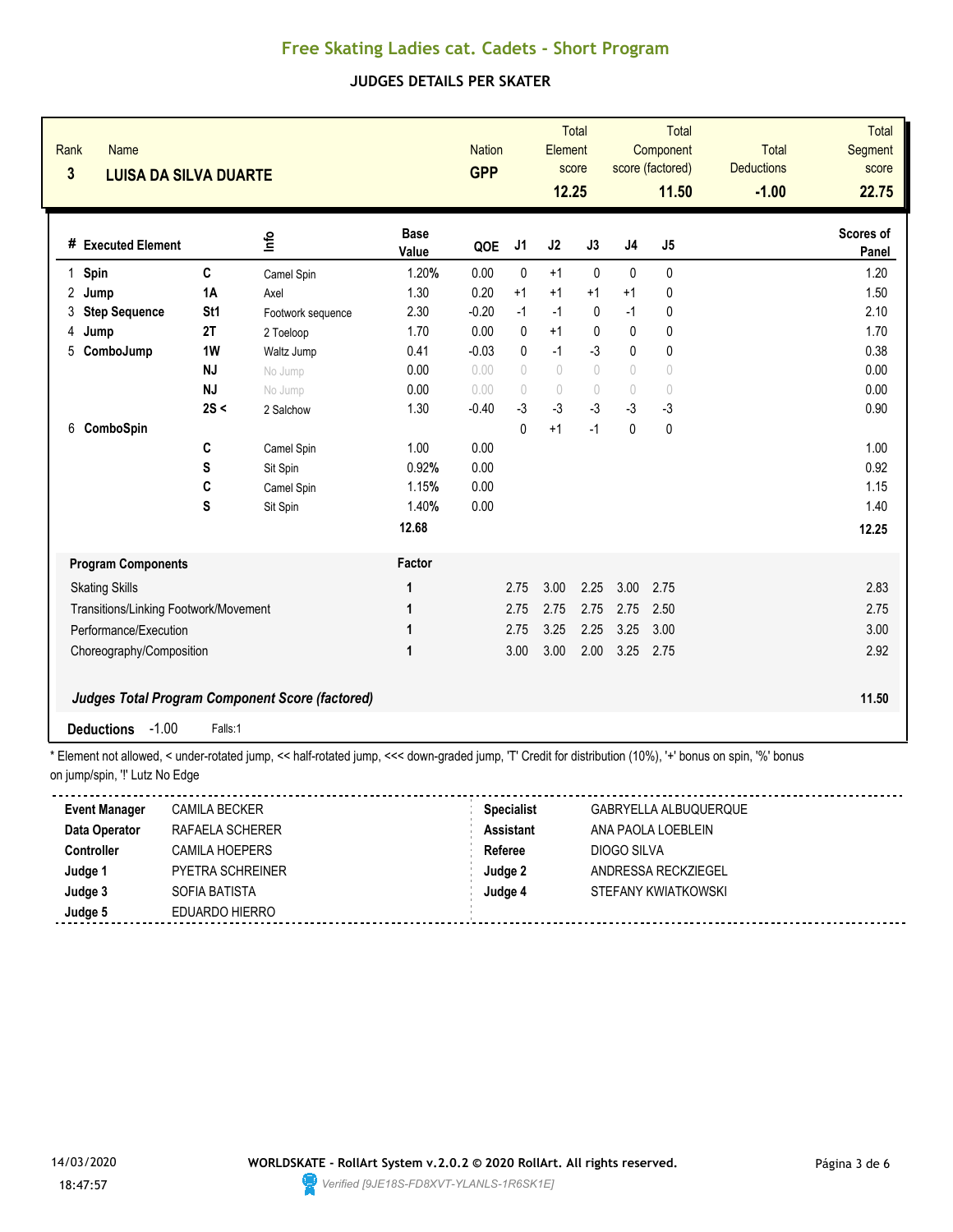### **JUDGES DETAILS PER SKATER**

| Rank<br>Name<br>$\overline{\mathbf{4}}$                                                                                                                  |              | <b>LUIZA APARECIDA GUTIERREZ LOUREIRO</b>       |                      | <b>Nation</b><br><b>PPP</b> |                | Element      | Total<br>score<br>9.84 |                                  | <b>Total</b><br>Component<br>score (factored)<br>11.67 | <b>Total</b><br><b>Deductions</b><br>$-1.00$ | <b>Total</b><br>Segment<br>score<br>20.51 |
|----------------------------------------------------------------------------------------------------------------------------------------------------------|--------------|-------------------------------------------------|----------------------|-----------------------------|----------------|--------------|------------------------|----------------------------------|--------------------------------------------------------|----------------------------------------------|-------------------------------------------|
| # Executed Element                                                                                                                                       |              | lnfo                                            | <b>Base</b><br>Value | QOE                         | J <sub>1</sub> | J2           | J3                     | J <sub>4</sub>                   | J <sub>5</sub>                                         |                                              | Scores of<br>Panel                        |
| Jump<br>1                                                                                                                                                | 2S           | 2 Salchow                                       | 1.70                 | $-0.07$                     | $-1$           | $-1$         | $\mathbf{0}$           | $\mathbf{0}$                     | 0                                                      |                                              | 1.63                                      |
| 2 Spin                                                                                                                                                   | C            | Camel Spin                                      | 1.00                 | 0.13                        | $+1$           | $+1$         | $+1$                   | 0                                | $\mathbf 0$                                            |                                              | 1.13                                      |
| <b>Step Sequence</b><br>3                                                                                                                                | <b>StB</b>   | Footwork sequence                               | 1.80                 | $-0.30$                     | $-1$           | $-1$         | $-1$                   | $-1$                             | 0                                                      |                                              | 1.50                                      |
| ComboJump<br>4                                                                                                                                           | 2S           | 2 Salchow                                       | 1.85                 | $-0.07$                     | $-1$           | 0            | $\pmb{0}$              | 0                                | $-1$                                                   |                                              | 1.78                                      |
|                                                                                                                                                          | <b>NJ</b>    | No Jump                                         | 0.00                 | 0.00                        | $\theta$       | $\theta$     | $\theta$               | $\begin{array}{c} \n\end{array}$ | $\sqrt{ }$                                             |                                              | 0.00                                      |
|                                                                                                                                                          | 2T <         | 2 Toeloop                                       | 1.30                 | $-0.40$                     | $-2$           | $-3$         | $-3$                   | $-3$                             | $-3$                                                   |                                              | 0.90                                      |
| 5<br>Jump                                                                                                                                                | 1A           | Axel                                            | 1.30                 | 0.00                        | $\mathbf{0}$   | $\mathbf{0}$ | $+1$                   | $\Omega$                         | $\mathbf{0}$                                           |                                              | 1.30                                      |
| 6<br>ComboSpin                                                                                                                                           |              |                                                 |                      |                             | $-1$           | $-1$         | $\mathbf{0}$           | 0                                | $-1$                                                   |                                              |                                           |
|                                                                                                                                                          | C            | Camel Spin                                      | 1.00                 | $-0.13$                     |                |              |                        |                                  |                                                        |                                              | 0.87                                      |
|                                                                                                                                                          | <b>NLCam</b> | Camel Spin No Level                             | 0.00                 | 0.00                        |                |              |                        |                                  |                                                        |                                              | 0.00                                      |
|                                                                                                                                                          | S            | Sit Spin                                        | 0.80                 | $-0.07$                     |                |              |                        |                                  |                                                        |                                              | 0.73                                      |
|                                                                                                                                                          | <b>NLCam</b> | Camel Spin No Level                             | 0.00                 | 0.00                        |                |              |                        |                                  |                                                        |                                              | 0.00                                      |
|                                                                                                                                                          | <b>NLSit</b> | Sit Spin No Level                               | 0.00                 | 0.00                        |                |              |                        |                                  |                                                        |                                              | 0.00                                      |
|                                                                                                                                                          |              |                                                 | 10.75                |                             |                |              |                        |                                  |                                                        |                                              | 9.84                                      |
| <b>Program Components</b>                                                                                                                                |              |                                                 | Factor               |                             |                |              |                        |                                  |                                                        |                                              |                                           |
| <b>Skating Skills</b>                                                                                                                                    |              |                                                 | 1                    |                             | 2.75           | 3.25         | 2.75                   | 3.50                             | 3.00                                                   |                                              | 3.00                                      |
| Transitions/Linking Footwork/Movement                                                                                                                    |              |                                                 | 1                    |                             | 2.50           | 2.75         | 3.25                   | 3.50                             | 2.75                                                   |                                              | 2.92                                      |
| Performance/Execution                                                                                                                                    |              |                                                 | 1                    |                             | 2.50           | 3.00         | 3.00                   | 3.00                             | 3.00                                                   |                                              | 3.00                                      |
| Choreography/Composition                                                                                                                                 |              |                                                 | 1                    |                             | 2.50           | 3.00         | 2.50                   | 3.25                             | 2.75                                                   |                                              | 2.75                                      |
|                                                                                                                                                          |              |                                                 |                      |                             |                |              |                        |                                  |                                                        |                                              |                                           |
|                                                                                                                                                          |              | Judges Total Program Component Score (factored) |                      |                             |                |              |                        |                                  |                                                        |                                              | 11.67                                     |
| $-1.00$<br><b>Deductions</b>                                                                                                                             | Falls:1      |                                                 |                      |                             |                |              |                        |                                  |                                                        |                                              |                                           |
| * Element not allowed, < under-rotated jump, << half-rotated jump, <<< down-graded jump, 'T' Credit for distribution (10%), '+' bonus on spin, '%' bonus |              |                                                 |                      |                             |                |              |                        |                                  |                                                        |                                              |                                           |

on jump/spin, "!' Lutz No Edge

| <b>Event Manager</b> | <b>CAMILA BECKER</b>    | <b>Specialist</b> | GABRYELLA ALBUQUERQUE |  |
|----------------------|-------------------------|-------------------|-----------------------|--|
| Data Operator        | RAFAELA SCHERER         | <b>Assistant</b>  | ANA PAOLA LOEBLEIN    |  |
| Controller           | CAMILA HOEPERS          | Referee           | DIOGO SILVA           |  |
| Judge 1              | <b>PYETRA SCHREINER</b> | Judge 2           | ANDRESSA RECKZIEGEL   |  |
| Judge 3              | SOFIA BATISTA           | Judge 4           | STEFANY KWIATKOWSKI   |  |
| Judge 5              | EDUARDO HIERRO          |                   |                       |  |
|                      |                         |                   |                       |  |

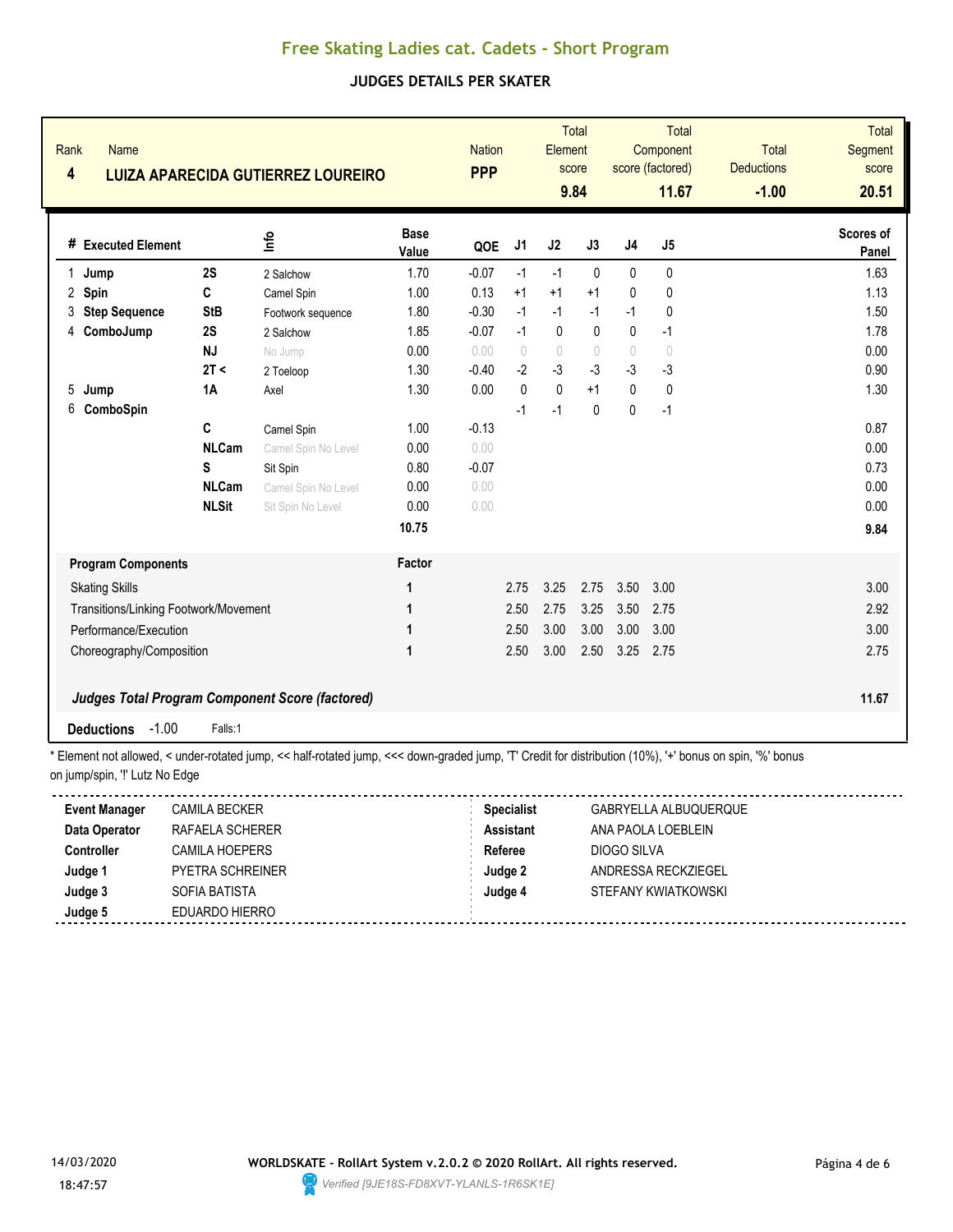### **JUDGES DETAILS PER SKATER**

| 14-03-20 18:37:23<br><b>REVISED</b><br>Rank<br><b>Name</b> |                     |                      | <b>Nation</b> |                                  | Element      | <b>Total</b><br>score |                                  | Total<br>Component<br>score (factored) | <b>Total</b><br><b>Deductions</b> | <b>Total</b><br><b>Segment</b><br>score |
|------------------------------------------------------------|---------------------|----------------------|---------------|----------------------------------|--------------|-----------------------|----------------------------------|----------------------------------------|-----------------------------------|-----------------------------------------|
| $5\phantom{.0}$<br><b>LARA DUARTE</b>                      |                     |                      | <b>AAB</b>    |                                  |              | 8.84                  |                                  | 11.50                                  | 0.00                              | 20.34                                   |
| # Executed Element                                         | ۴ů                  | <b>Base</b><br>Value | QOE           | J <sub>1</sub>                   | J2           | J3                    | J4                               | J <sub>5</sub>                         |                                   | Scores of<br>Panel                      |
| 2T <<br>$\mathbf{1}$<br>Jump                               | 2 Toeloop           | 1.19                 | $-0.27$       | $-2$                             | $-2$         | $-1$                  | $-3$                             | $-1$                                   |                                   | 0.92                                    |
| 2<br>ComboJump<br>1A                                       | Axel                | 1.40                 | 0.00          | $\mathbf{0}$                     | $\mathbf 0$  | $+1$                  | $\mathbf{0}$                     | $\mathbf{0}$                           |                                   | 1.40                                    |
| <b>NJ</b>                                                  | No Jump             | 0.00                 | 0.00          | $\circ$                          | $\sqrt{ }$   | $\sqrt{ }$            | 0                                | $\circ$                                |                                   | 0.00                                    |
| 2T                                                         | 2 Toeloop           | 1.85                 | 0.00          | $\mathbf{0}$                     | $\mathbf 0$  | $+1$                  | $\mathbf{0}$                     | $\pmb{0}$                              |                                   | 1.85                                    |
| ComboSpin<br>3                                             |                     |                      |               | $\mathbf{0}$                     | $+1$         | $\mathbf{0}$          | $-1$                             | $-1$                                   |                                   |                                         |
| C                                                          | Camel Spin          | 1.00                 | $-0.07$       |                                  |              |                       |                                  |                                        |                                   | 0.93                                    |
| S                                                          | Sit Spin            | 0.80                 | $-0.03$       |                                  |              |                       |                                  |                                        |                                   | 0.77                                    |
| <b>NLCam</b>                                               | Camel Spin No Level | 0.00                 | 0.00          |                                  |              |                       |                                  |                                        |                                   | 0.00                                    |
| S                                                          | Sit Spin            | 0.80                 | $-0.03$       |                                  |              |                       |                                  |                                        |                                   | 0.77                                    |
| <b>Step Sequence</b><br>St <sub>1</sub><br>4               | Footwork sequence   | 2.30                 | $-0.10$       | 0                                | $-1$         | $+1$                  | 0                                | $-1$                                   |                                   | 2.20                                    |
| 5<br>1A<br>Jump                                            | Axel                | $1.30*$              |               | $-1$                             | $\mathbf{0}$ | $+1$                  | $\mathbf{0}$                     | 0                                      |                                   |                                         |
| 6<br>Spin<br><b>NLCam</b>                                  | Camel Spin No Level | 0.00                 | 0.00          | $\begin{array}{c} \n\end{array}$ | $\bigcirc$   | $-1$                  | $\begin{array}{c} \n\end{array}$ | $\begin{array}{c} \n\end{array}$       |                                   | 0.00                                    |
|                                                            |                     | 9.34                 |               |                                  |              |                       |                                  |                                        |                                   | 8.84                                    |
| <b>Program Components</b>                                  |                     | Factor               |               |                                  |              |                       |                                  |                                        |                                   |                                         |
| <b>Skating Skills</b>                                      |                     | 1                    |               | 2.75                             | 2.75         | 2.75                  | 3.00                             | 2.75                                   |                                   | 2.75                                    |
| Transitions/Linking Footwork/Movement                      |                     | 1                    |               | 2.75                             | 2.75         | 2.75                  | 2.75                             | 3.00                                   |                                   | 2.75                                    |
| Performance/Execution                                      |                     | 1                    |               | 3.00                             | 2.75         | 3.25                  | 3.00                             | 3.00                                   |                                   | 3.00                                    |
| Choreography/Composition                                   |                     | 1                    |               | 3.00                             | 3.00         | 3.00                  | 3.00                             | 3.00                                   |                                   | 3.00                                    |
| <b>Judges Total Program Component Score (factored)</b>     |                     |                      |               |                                  |              |                       |                                  |                                        |                                   | 11.50                                   |
| 0.00<br><b>Deductions</b>                                  |                     |                      |               |                                  |              |                       |                                  |                                        |                                   |                                         |

\* Element not allowed, < under-rotated jump, << half-rotated jump, <<< down-graded jump, 'T' Credit for distribution (10%), '+' bonus on spin, '%' bonus on jump/spin, '!' Lutz No Edge

| <b>Event Manager</b> | CAMILA BECKER           | <b>Specialist</b> | GABRYELLA ALBUQUERQUE |
|----------------------|-------------------------|-------------------|-----------------------|
| Data Operator        | RAFAELA SCHERER         | <b>Assistant</b>  | ANA PAOLA LOEBLEIN    |
| Controller           | CAMILA HOEPERS          | Referee           | DIOGO SILVA           |
| Judge 1              | <b>PYETRA SCHREINER</b> | Judge 2           | ANDRESSA RECKZIEGEL   |
| Judge 3              | SOFIA BATISTA           | Judge 4           | STEFANY KWIATKOWSKI   |
| Judge 5              | EDUARDO HIERRO          |                   |                       |